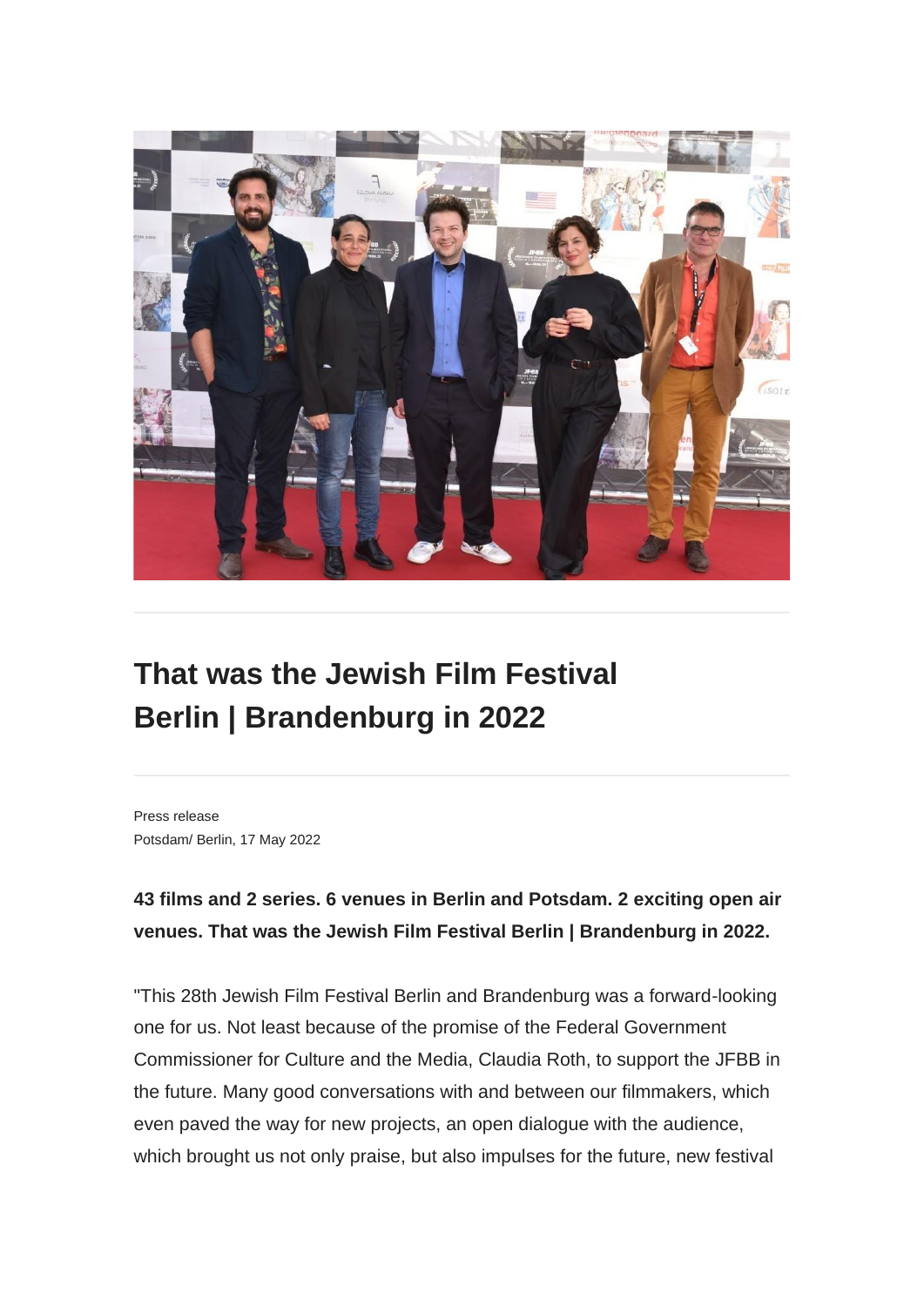locations, on which we will continue to rely in the coming years. An all-around successful festival from the opening to the last credits! We leave this festival with a very positive feeling and are looking forward to the 29th edition in June 2023", says JFBB Managing Director Andreas Stein and adds: "On every day our thoughts were with the people in Ukraine who are suffering from the brutal Russian war of aggression. We wish for nothing more than the end of this war, the end of this suffering in the middle of Europe."

For the first time at this edition of the festival, there was a film education program for secondary schools and, with the "Summerschool Jewish Film," an intensive workshop week for master's students and doctoral candidates, in cooperation with the Central Council of Jews in Germany. Both offers will also be available at the next festival in 2023.

At the more than 100 screenings in all venues, there was an opportunity to meet the filmmakers and engage in conversation after almost every film. Among them were two world premieres, six German premieres and one Berlin premiere. Thematically, the films showed the diversity of Jewish life around the world.

"There was laughing, crying, praying and celebrating - all this in 24 frames per second on the screen. But we also celebrated the spectrum of Jewish realities directly on location for six days. Watching films, discussing them, arguing, but only to reconcile again, that's what makes a festival family. The lively discussions with Berlin police students on our theater ship remain very unique for me. And of course the live setting of the silent film BROKEN BARRIERS from 1919 open air, in a deck chair in Potsdam, with impressive music by Daniel Kahn and Yeva Lapsker. This was so good!." (Quote Arkadij Khaet, Program Collectiv).

This year, the JFBB was a guest at the New Synagogue at the Jewish Community of Berlin. Also at the Jewish Museum and at Studio 14 - the rbb Dachlounge. Here, too, we are looking forward to further collaborations next